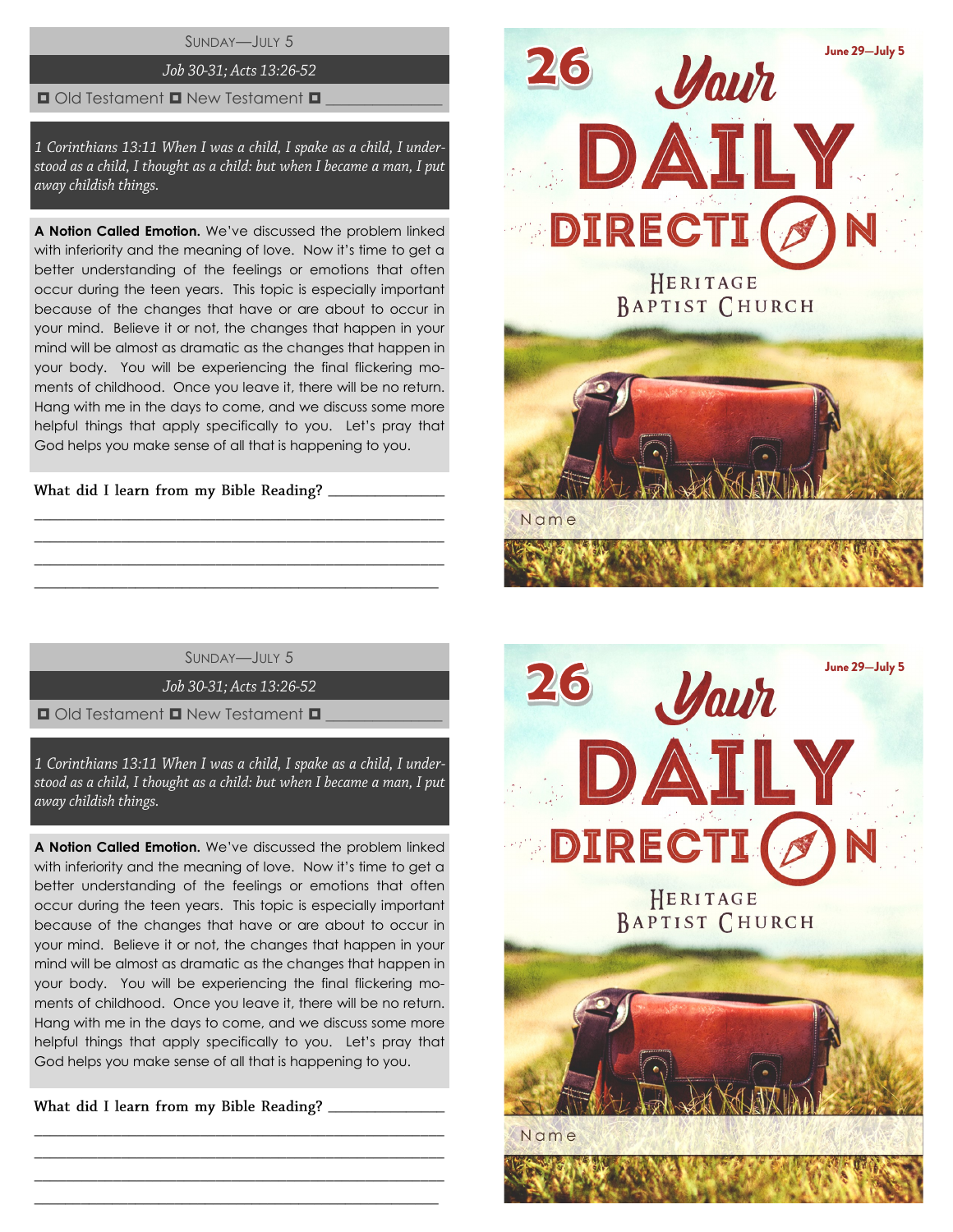MONDAY—JUNE 29

# Job 14-16; Acts 9:22-43

### $\Box$  Old Testament  $\Box$  New Testament  $\Box$

#### Galatians 5:22 But the fruit of the Spirit is love,

John 15:10 If ye keep my commandments, ye shall abide in my love; even as I have kept my Father's commandments, and abide in his love.

**Young and Old Love Question #10—"I believe that Teenagers are more capable of genuine love than are older people."** The answer to this final item is "false." Genuine love requires a certain measure of maturity. Dedicated love is only possible for those who have the ability to give of themselves. Love is not grabbing, or self-centered, or selfish. Real love is being able to contribute to the happiness of another person without expecting to get anything in return. This type of selflessness requires a great deal of maturity, which rarely develops during the years of adolescence. To be sure, youthful love is real just as a half-full glass of water has real water. It's just not as deep and full. In time, your glass will be full. Your capacity to love will grow as you grow. Just as Jesus and His Spirit are the source of love, your ability to love will grow in direct proportion to your abiding in Him.

### What did I learn from my Bible Reading?\_\_

SATURDAY—JULY 4

Job 28-29; Acts 13:1-25

 $\Box$  Old Testament  $\Box$  New Testament  $\Box$ 

2 Chronicles 7:14 If my people, which are called by my name, shall humble themselves, and pray, and seek my face, and turn from their wicked ways; then will I hear from heaven, and will forgive their sin, and will heal their  $land$ 

Today is our nation's official birthday! 244 years ago today, the founding fathers of our country declared their independence from Great Britain. These men, along with their families, made great sacrifices at the time so that we could enjoy what we have today. Sadly, we live in very difficult times mainly due to the sinfulness of our society. The bulk of Americans have shut God out of their lives, and as a result, America is very sick. Honestly, I don't know what the future holds. I do though have great faith in God and His Word. I believe the promise of the Scripture above is still for us today. We can only pray that God will be merciful to our wicked country. Let's at least do what we can out of love for Him as individuals. Jesus is worthy of our repentance, and we have a nation that is worth praying for. Don't give up. Look to God.

#### What did I learn from my Bible Reading? \_\_\_\_

### MONDAY—JUNE 29

\_\_\_\_\_\_\_\_\_\_\_\_\_\_\_\_\_\_\_\_\_\_\_\_\_\_\_\_\_\_\_\_\_\_\_\_\_\_\_\_\_\_\_\_\_\_\_\_\_\_\_\_ \_\_\_\_\_\_\_\_\_\_\_\_\_\_\_\_\_\_\_\_\_\_\_\_\_\_\_\_\_\_\_\_\_\_\_\_\_\_\_\_\_\_\_\_\_\_\_\_\_\_\_\_ \_\_\_\_\_\_\_\_\_\_\_\_\_\_\_\_\_\_\_\_\_\_\_\_\_\_\_\_\_\_\_\_\_\_\_\_\_\_\_\_\_\_\_\_\_\_\_\_\_\_\_\_ \_\_\_\_\_\_\_\_\_\_\_\_\_\_\_\_\_\_\_\_\_\_\_\_\_\_\_\_\_\_\_\_\_\_\_\_\_\_\_\_\_\_\_\_\_\_\_\_\_\_\_\_

# Job 14-16; Acts 9:22-43

 $\Box$  Old Testament  $\Box$  New Testament  $\Box$ 

#### Galatians 5:22 But the fruit of the Spirit is love,

John 15:10 If ye keep my commandments, ye shall abide in my love; even as I have kept my Father's commandments, and abide in his love.

**Young and Old Love Question #10—"I believe that Teenagers are more capable of genuine love than are older people."** The answer to this final item is "false." Genuine love requires a certain measure of maturity. Dedicated love is only possible for those who have the ability to give of themselves. Love is not grabbing, or self-centered, or selfish. Real love is being able to contribute to the happiness of another person without expecting to get anything in return. This type of selflessness requires a great deal of maturity, which rarely develops during the years of adolescence. To be sure, youthful love is real just as a half-full glass of water has real water. It's just not as deep and full. In time, your glass will be full. Your capacity to love will grow as you grow. Just as Jesus and His Spirit are the source of love, your ability to love will grow in direct proportion to your abiding in Him.

\_\_\_\_\_\_\_\_\_\_\_\_\_\_\_\_\_\_\_\_\_\_\_\_\_\_\_\_\_\_\_\_\_\_\_\_\_\_\_\_\_\_\_\_\_\_\_\_\_\_\_\_ \_\_\_\_\_\_\_\_\_\_\_\_\_\_\_\_\_\_\_\_\_\_\_\_\_\_\_\_\_\_\_\_\_\_\_\_\_\_\_\_\_\_\_\_\_\_\_\_\_\_\_\_ \_\_\_\_\_\_\_\_\_\_\_\_\_\_\_\_\_\_\_\_\_\_\_\_\_\_\_\_\_\_\_\_\_\_\_\_\_\_\_\_\_\_\_\_\_\_\_\_\_\_\_\_ \_\_\_\_\_\_\_\_\_\_\_\_\_\_\_\_\_\_\_\_\_\_\_\_\_\_\_\_\_\_\_\_\_\_\_\_\_\_\_\_\_\_\_\_\_\_\_\_\_\_\_\_

\_\_\_\_\_\_\_\_\_\_\_\_\_\_\_\_

SATURDAY—JULY 4

\_\_\_\_\_\_\_\_\_\_\_\_\_\_\_\_\_\_\_\_\_\_\_\_\_\_\_\_\_\_\_\_\_\_\_\_\_\_\_\_\_\_\_\_\_\_\_\_\_\_\_\_ \_\_\_\_\_\_\_\_\_\_\_\_\_\_\_\_\_\_\_\_\_\_\_\_\_\_\_\_\_\_\_\_\_\_\_\_\_\_\_\_\_\_\_\_\_\_\_\_\_\_\_\_ \_\_\_\_\_\_\_\_\_\_\_\_\_\_\_\_\_\_\_\_\_\_\_\_\_\_\_\_\_\_\_\_\_\_\_\_\_\_\_\_\_\_\_\_\_\_\_\_\_\_\_\_ \_\_\_\_\_\_\_\_\_\_\_\_\_\_\_\_\_\_\_\_\_\_\_\_\_\_\_\_\_\_\_\_\_\_\_\_\_\_\_\_\_\_\_\_\_\_\_\_\_\_\_\_

Job 28-29; Acts 13:1-25

 $\Box$  Old Testament  $\Box$  New Testament  $\Box$ 

2 Chronicles 7:14 If my people, which are called by my name, shall humble themselves, and pray, and seek my face, and turn from their wicked ways; then will I hear from heaven, and will forgive their sin, and will heal their land.

Today is our nation's official birthday! 244 years ago today, the founding fathers of our country declared their independence from Great Britain. These men, along with their families, made great sacrifices at the time so that we could enjoy what we have today. Sadly, we live in very difficult times mainly due to the sinfulness of our society. The bulk of Americans have shut God out of their lives, and as a result, America is very sick. Honestly, I don't know what the future holds. I do though have great faith in God and His Word. I believe the promise of the Scripture above is still for us today. We can only pray that God will be merciful to our wicked country. Let's at least do what we can out of love for Him as individuals. Jesus is worthy of our repentance, and we have a nation that is worth praying for. Don't give up. Look to God.

\_\_\_\_\_\_\_\_\_\_\_\_\_\_\_\_\_\_\_\_\_\_\_\_\_\_\_\_\_\_\_\_\_\_\_\_\_\_\_\_\_\_\_\_\_\_\_\_\_\_\_\_ \_\_\_\_\_\_\_\_\_\_\_\_\_\_\_\_\_\_\_\_\_\_\_\_\_\_\_\_\_\_\_\_\_\_\_\_\_\_\_\_\_\_\_\_\_\_\_\_\_\_\_\_ \_\_\_\_\_\_\_\_\_\_\_\_\_\_\_\_\_\_\_\_\_\_\_\_\_\_\_\_\_\_\_\_\_\_\_\_\_\_\_\_\_\_\_\_\_\_\_\_\_\_\_\_ \_\_\_\_\_\_\_\_\_\_\_\_\_\_\_\_\_\_\_\_\_\_\_\_\_\_\_\_\_\_\_\_\_\_\_\_\_\_\_\_\_\_\_\_\_\_\_\_\_\_\_\_

# \_\_\_\_\_\_\_\_\_\_\_\_\_\_\_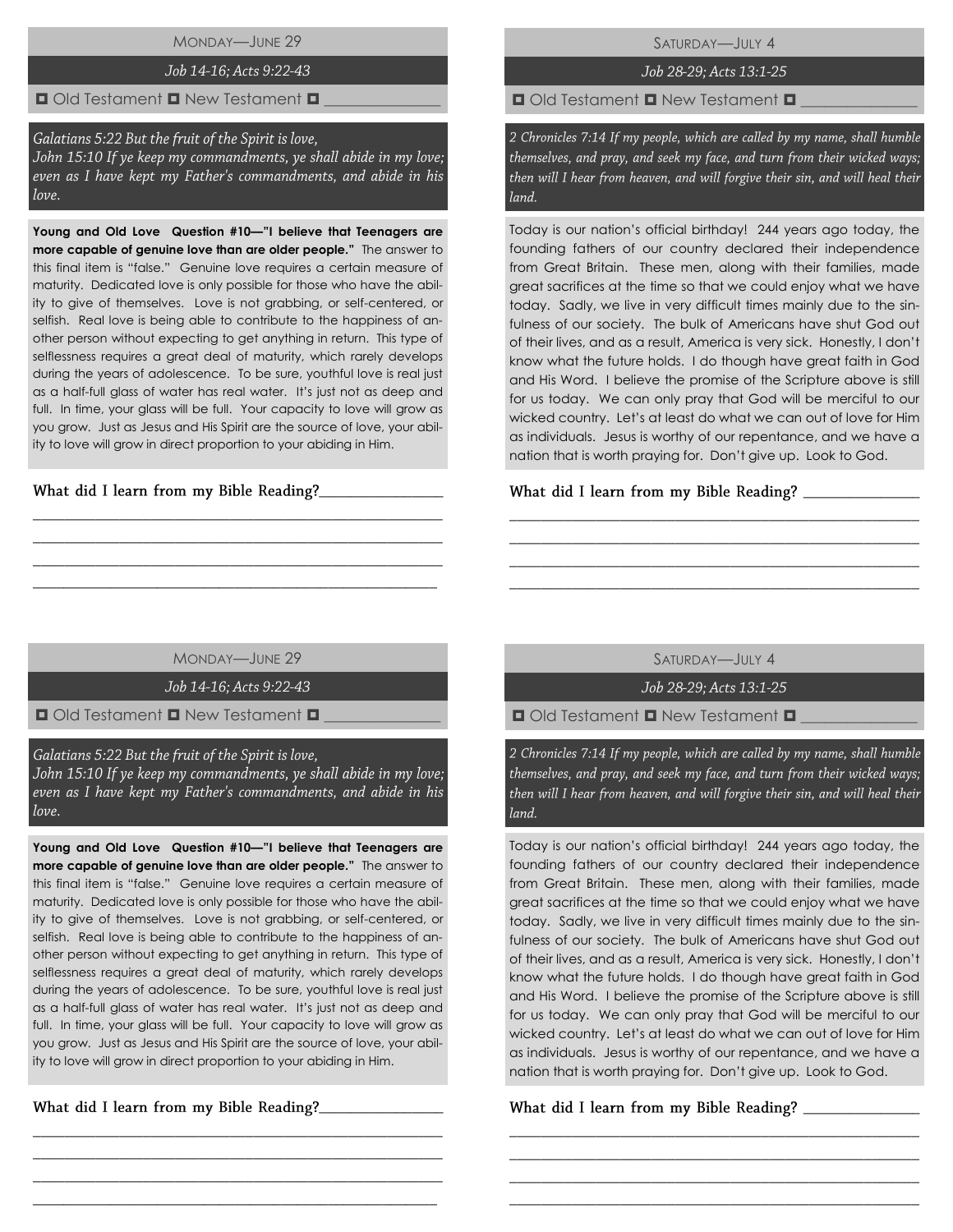FRIDAY—JULY 3

# Job 25-27; Acts 12

# $\blacksquare$  Old Testament  $\blacksquare$  New Testament  $\blacksquare$

Genesis 2:24 Therefore shall a man leave his father and his mother, and shall cleave unto his wife: and they shall be one flesh.

**A Final Word.** We have discussed many misconceptions about love recently. If I had to sum it up, I would say that love is caring for another person as much if not more than you do for yourself. That is how the Bible describes marital love. It is becoming "one flesh" with another individual. The two of you are actually to become one person. It's more than marrying a person that will do good things for me. It's learning to love someone as I do my own flesh, and by marrying, we become united. That is the real meaning of love. You must ask the Lord to help develop this depth of love in your heart that you might be prepared to be the kind of spouse that the one of God's choosing for you will need. Remember its not about what they can do for you, but what you can do for them. Love is about caring for the other person.

What did I learn from my Bible Reading?

TUESDAY—JUNE 30

# Job 17-19; Acts 10:1-23

 $\Box$  Old Testament  $\Box$  New Testament  $\Box$ 

Ecclesiastes 7:8 Better is the end of a thing than the beginning thereof: and the patient in spirit is better than the proud in spirit.

**The Frying Pan and the Fire.** The desire for "freedom" is one of the strongest forces known to man. This is natural and is a gift from God under the right circumstances and in His time. Be careful that you do not pursue marriage as an escape from your parents or present circumstances. Of all the reasons to marry, the desire to escape from Mom and Dad is one of the worst. You may not particularly like your homelife, but if you're not led of the Lord, you could be jumping from the frying pan to the fire. Be patient. You will be amazed at how much more discernment you will gain as you get into your twenties as opposed to your teen years. A few years of waiting on God will prevent a lifetime of regret and grief.

# What did I learn from my Bible Reading?\_\_\_

FRIDAY—JULY 3

\_\_\_\_\_\_\_\_\_\_\_\_\_\_\_\_\_\_\_\_\_\_\_\_\_\_\_\_\_\_\_\_\_\_\_\_\_\_\_\_\_\_\_\_\_\_\_\_\_\_\_\_ \_\_\_\_\_\_\_\_\_\_\_\_\_\_\_\_\_\_\_\_\_\_\_\_\_\_\_\_\_\_\_\_\_\_\_\_\_\_\_\_\_\_\_\_\_\_\_\_\_\_\_\_ \_\_\_\_\_\_\_\_\_\_\_\_\_\_\_\_\_\_\_\_\_\_\_\_\_\_\_\_\_\_\_\_\_\_\_\_\_\_\_\_\_\_\_\_\_\_\_\_\_\_\_\_  $\_$  , and the set of the set of the set of the set of the set of the set of the set of the set of the set of the set of the set of the set of the set of the set of the set of the set of the set of the set of the set of th

Job 25-27; Acts 12

 $\Box$  Old Testament  $\Box$  New Testament  $\Box$ 

Genesis 2:24 Therefore shall a man leave his father and his mother, and shall cleave unto his wife: and they shall be one flesh.

**A Final Word.** We have discussed many misconceptions about love recently. If I had to sum it up, I would say that love is caring for another person as much if not more than you do for yourself. That is how the Bible describes marital love. It is becoming "one flesh" with another individual. The two of you are actually to become one person. It's more than marrying a person that will do good things for me. It's learning to love someone as I do my own flesh, and by marrying, we become united. That is the real meaning of love. You must ask the Lord to help develop this depth of love in your heart that you might be prepared to be the kind of spouse that the one of God's choosing for you will need. Remember its not about what they can do for you, but what you can do for them. Love is about caring for the other person.

\_\_\_\_\_\_\_\_\_\_\_\_\_\_\_\_\_\_\_\_\_\_\_\_\_\_\_\_\_\_\_\_\_\_\_\_\_\_\_\_\_\_\_\_\_\_\_\_\_\_\_\_ \_\_\_\_\_\_\_\_\_\_\_\_\_\_\_\_\_\_\_\_\_\_\_\_\_\_\_\_\_\_\_\_\_\_\_\_\_\_\_\_\_\_\_\_\_\_\_\_\_\_\_\_ \_\_\_\_\_\_\_\_\_\_\_\_\_\_\_\_\_\_\_\_\_\_\_\_\_\_\_\_\_\_\_\_\_\_\_\_\_\_\_\_\_\_\_\_\_\_\_\_\_\_\_\_  $\_$  , and the set of the set of the set of the set of the set of the set of the set of the set of the set of the set of the set of the set of the set of the set of the set of the set of the set of the set of the set of th

\_\_\_\_\_\_\_\_\_\_\_\_\_\_\_

TUESDAY—JUNE 30

\_\_\_\_\_\_\_\_\_\_\_\_\_\_\_\_\_\_\_\_\_\_\_\_\_\_\_\_\_\_\_\_\_\_\_\_\_\_\_\_\_\_\_\_\_\_\_\_\_\_\_\_ \_\_\_\_\_\_\_\_\_\_\_\_\_\_\_\_\_\_\_\_\_\_\_\_\_\_\_\_\_\_\_\_\_\_\_\_\_\_\_\_\_\_\_\_\_\_\_\_\_\_\_\_ \_\_\_\_\_\_\_\_\_\_\_\_\_\_\_\_\_\_\_\_\_\_\_\_\_\_\_\_\_\_\_\_\_\_\_\_\_\_\_\_\_\_\_\_\_\_\_\_\_\_\_\_ \_\_\_\_\_\_\_\_\_\_\_\_\_\_\_\_\_\_\_\_\_\_\_\_\_\_\_\_\_\_\_\_\_\_\_\_\_\_\_\_\_\_\_\_\_\_\_\_\_\_\_\_

Job 17-19; Acts 10:1-23

 $\Box$  Old Testament  $\Box$  New Testament  $\Box$ 

Ecclesiastes 7:8 Better is the end of a thing than the beginning thereof: and the patient in spirit is better than the proud in spirit.

**The Frying Pan and the Fire.** The desire for "freedom" is one of the strongest forces known to man. This is natural and is a gift from God under the right circumstances and in His time. Be careful that you do not pursue marriage as an escape from your parents or present circumstances. Of all the reasons to marry, the desire to escape from Mom and Dad is one of the worst. You may not particularly like your homelife, but if you're not led of the Lord, you could be jumping from the frying pan to the fire. Be patient. You will be amazed at how much more discernment you will gain as you get into your twenties as opposed to your teen years. A few years of waiting on God will prevent a lifetime of regret and grief.

\_\_\_\_\_\_\_\_\_\_\_\_\_\_\_\_\_\_\_\_\_\_\_\_\_\_\_\_\_\_\_\_\_\_\_\_\_\_\_\_\_\_\_\_\_\_\_\_\_\_\_\_ \_\_\_\_\_\_\_\_\_\_\_\_\_\_\_\_\_\_\_\_\_\_\_\_\_\_\_\_\_\_\_\_\_\_\_\_\_\_\_\_\_\_\_\_\_\_\_\_\_\_\_\_ \_\_\_\_\_\_\_\_\_\_\_\_\_\_\_\_\_\_\_\_\_\_\_\_\_\_\_\_\_\_\_\_\_\_\_\_\_\_\_\_\_\_\_\_\_\_\_\_\_\_\_\_ \_\_\_\_\_\_\_\_\_\_\_\_\_\_\_\_\_\_\_\_\_\_\_\_\_\_\_\_\_\_\_\_\_\_\_\_\_\_\_\_\_\_\_\_\_\_\_\_\_\_\_\_

**\_**\_\_\_\_\_\_\_\_\_\_\_\_\_\_\_